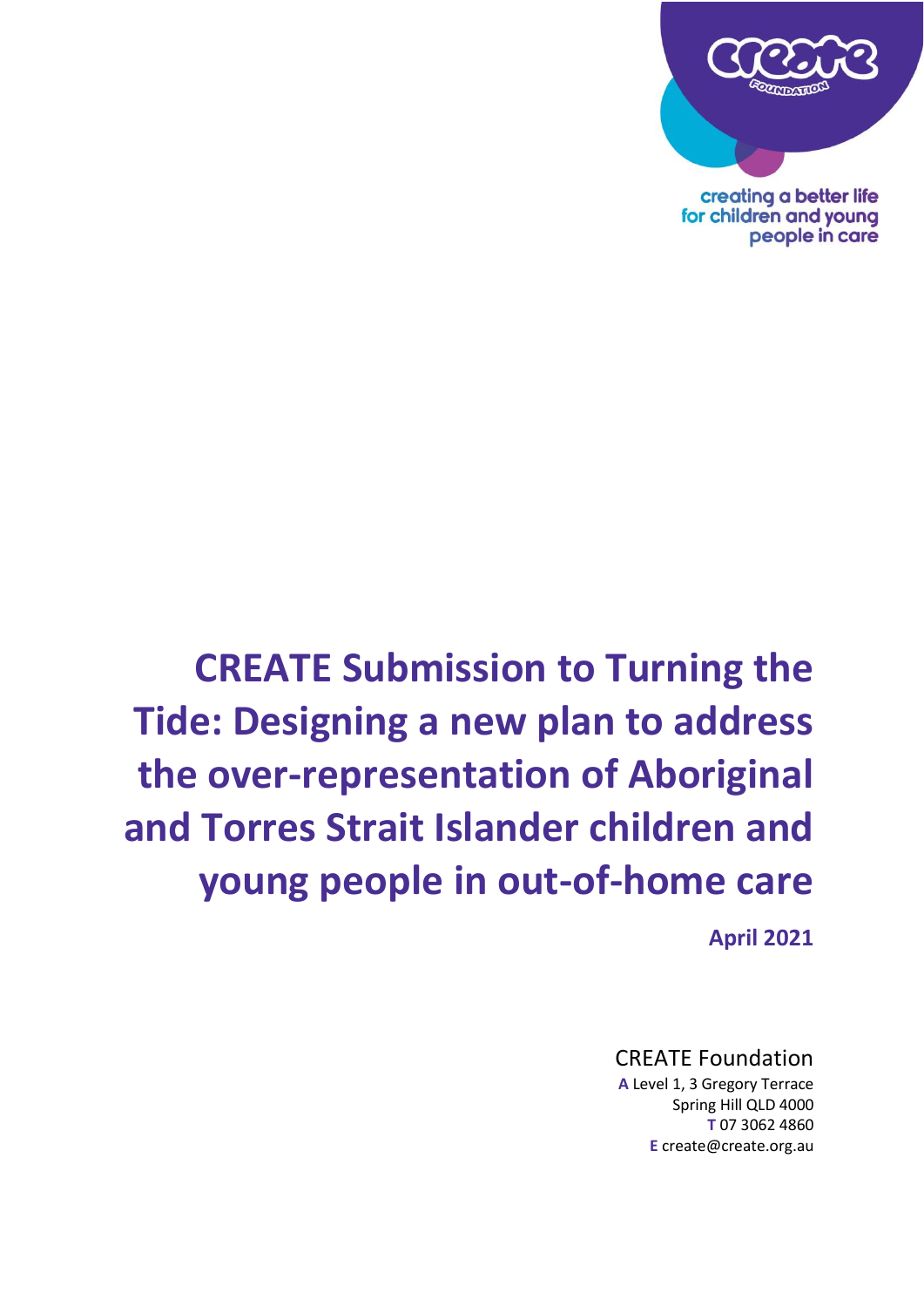

# **Introduction**

CREATE Foundation is grateful for the invitation to inform the development of the 10-year Successor Plan to further the objectives of the *National Framework for Protecting Australia's Children 2009- 2020* (National Framework)*.* A focus on ending the over-representation of Aboriginal and Torres Strait Islander children in out-of-home care is a fundamental feature of an effective Successor Plan. This focus can only be achieved with the leadership and knowledge of Aboriginal communities and service providers as sought in this consultation.

CREATE Foundation is proud to add the voices of Aboriginal and Torres Strait Islander children and young people with lived experience of out-of-home care to SNAICC's consultation. CREATE's discussions with Aboriginal and Torres Strait Islander children and young people in research, consultations, and Youth Advisory Groups provide a diverse wealth of knowledge about their experiences in out-of-home care. Many children and young people's experiences relate directly to SNAICC's key questions on the design and development of the Successor Plan. Children and young people share the barriers, opportunities, and solutions that relate to their individual out-of-home care experience as well as systemic issues. Shaped by the voices of Aboriginal and Torres Strait Islander children and young people in out-of-home care, this submission addresses three overarching areas identified in a number of the critical questions to guide co-design. These are:

- Youth participation
- Prevention and early intervention (critical questions to guide co-design 3, 5, and 6)
- Aboriginal community leadership and service delivery (critical questions to guide co-design 1, 2, and 6)

## **Youth participation: Embedding children and young people's voices in the Successor Plan**

CREATE believes that the out-of-home care system must ensure that Aboriginal and Torres Strait Islander children and young people are active participants in decision-making about their lives. The Successor Plan provides an opportunity to embed youth participation into out-of-home care policy, practice, and monitoring so that children and young people's voices and experiences are actively sought, valued and acted upon by the adults in their lives. Youth participation is the core of CREATE's purpose, and this drives our programs, practices, and extensive research in the field (CREATE 2019b; McDowall, 2016; 2018; 2020). **CREATE is available to work with SNAICC and other relevant groups to develop the mechanisms to include youth participation throughout the Successor Plan.**

Involving children and young people in the decisions that affect their lives has vast benefits for their individual out-of-home care experience and overall wellbeing, such as:

- understanding themselves as an active agent in their lives;
- increased self-esteem through feeling valued for their opinions and experiences;
- development of decision-making skills and;
- awareness of their rights and options in life through practising advocacy for themselves and often, their siblings, family and community members. (G-Force, 2015)

Children and young people are experts in their own experiences, and understanding their lives is crucial to supporting their well-being and connection while in out-of-home care (CREATE, 2019b). Youth participation research (McDowall, 2016, 2018; YACVic, 2013) demonstrates that when children and young people's voices are listened to, and acted upon, they are more likely to receive the types of supports, placements, and opportunities that enable them to thrive.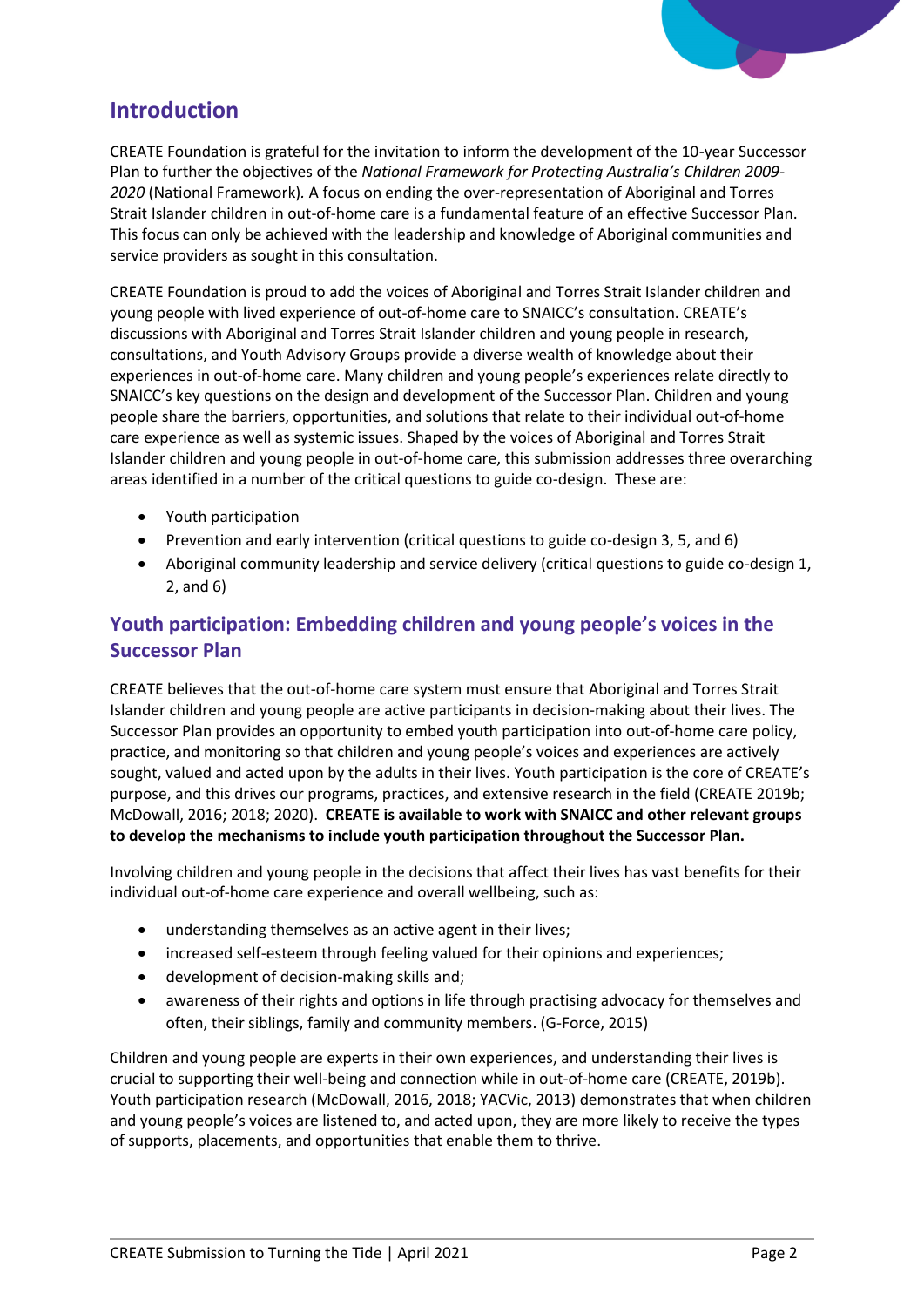

*When my carer and caseworker have come to my brother and I [and asked] "Do you want any family visit or contact?" and I will be able to have a say about our family contact and if we want to see them or not.* (Female, 14 years; McDowall, 2018)

*[In my] Current placement I have had the ability to have more of a say, in terms of getting close to leaving care (turning 18), I chose my education, and I'm doing the searching for accommodation. (*Female, 17 years; McDowall, 2018)

Youth participation also plays an integral role in systemic change. Understanding children and young people's experiences with out-of-home care supports and systems provides an important opportunity to change planning and delivery of services, and broader structures of the out-of-home care system, to better suit children and young people's needs (CREATE, 2019b; G-Force, 2015).

The importance of youth participation for children and young people is well recognised in legislation internationally (UNCRC, 2009), nationally (COAG, 2009) and at a state level (Child Protection Act [QLD], 1999; QLD Government, 2020). These rights and policies should enable children and young people to participate in meaningful decision-making that affects their lives. This is particularly important for children and young people in out-of-home care, who often feel silenced and spoken for by case workers, carers, and other authority figures in the out-of-home care system (McDowall, 2018).

The *National Framework* (2009) includes the key principle that "children and their families have the right to participate in decisions affecting their lives." Despite federal and state governments, as well as civil service organisations committing to this principle, children and young people in out-of-home care continue to be overlooked in conversations about their own lives. CREATE's study of children and young people's views in out-of-home care after five years of National Standards shows that many children and young people are not involved in decision-making (McDowall, 2018). Overall, two thirds of participants claimed they were able to have a say at least "Reasonably often"; however, 16% reported they had this opportunity "Rarely" or "Never." Participation was lower in formal settings, such as departmental meetings, where children and young people were involved 38% of the time. These results demonstrate that despite the importance of youth participation being recognised in rights and policies, the mechanisms and practices required to meaningfully include children and young people's voices are lacking.

In CREATE's consultations, Aboriginal and Torres Strait Islander children and young people in out-ofhome care expressed the importance of having a say in their lives, especially in conversations with workers and when decisions are being made about placements, support services and planning:

*[on case workers] I think this goes with a lot of things, when working with kids, really listen to us and take our opinions into account.* (Female, 16 years; CREATE, 2019a)

*I was scared of males so living with different ones all the time, or getting in a taxi driven by a male wasn't an option for me, but no one listened… I would have to go back to wherever they thought appropriate. Usually the police would take me and I would get in trouble but no one understood why I was doing what I was doing. I was always the one at fault.* (Female, 23 years; McDowall, 2020)

*[I want workers to] Provide support with reaching out, listen when I ask to be connected and learn more, they always said they [workers] would work on it but didn't actually do anything.*  (Female, 21 years; CREATE, 2019a)

*We don't get respected and treated fairly in residential care which causes issues that end up with the children and young people getting angry and police being involved.* (Female, 19 years; McDowall, 2020)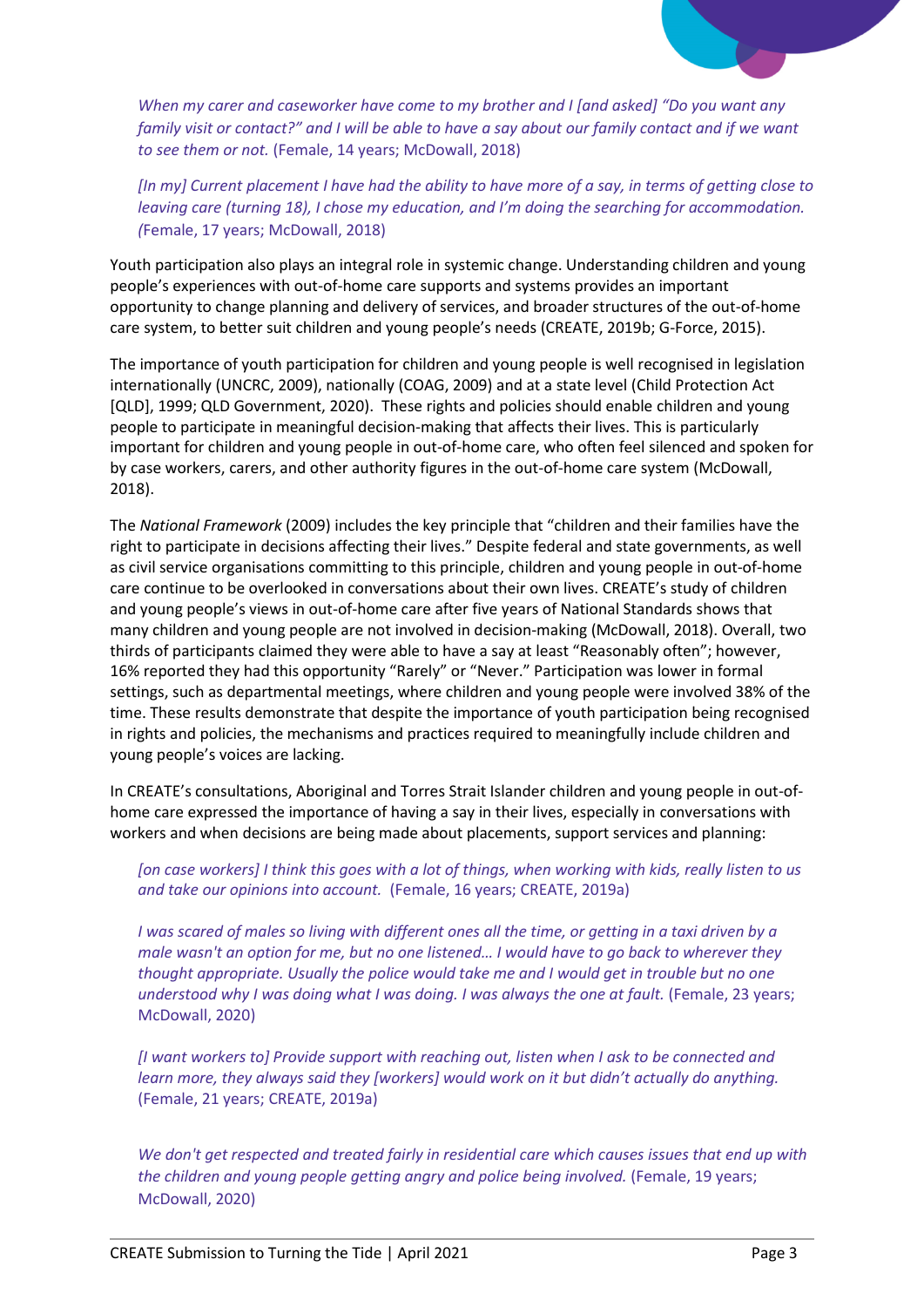

#### **Primary prevention and early intervention: Aboriginal and Torres Strait Islander children and young people's experiences**

Ending the over-representation of Aboriginal and Torres Strait Islander children in out-of-home care is a systemic issue that requires change at all levels of the child protection system. As SNAICC's work makes clear, the most significant reduction in over-representation of Aboriginal and Torres Strait Islander children in out-of-home care can be made by providing early supports that prevent initial entry into the system (SNAICC, 2020, p. 13). Unless the drivers of contact with Child Protection are addressed with culturally safe prevention and early intervention support, over-representation will continue to increase across all Australian jurisdictions (SNAICC, 2020, p.13). To address this, CREATE supports a Successor Plan to include a strong focus on prevention and early intervention services with matching resources, but reinforces this should not reduce funding nor lose focus on the 45,000 children and young people (40% of whom are Aboriginal or Torres Strait Islander) who are currently in out-of-home care in Australia.

As CREATE's remit is focused on supporting children and young people already in out-of-home care, our consultations do not specifically extend to early intervention and prevention support. However, our breadth of research with children and young people who have recently left out-of-home care (McDowall,2020) illustrates the high unmet need for prevention and early intervention support, which can contribute to a cycle of disadvantage and removal across multiple generations, particularly for Aboriginal and Torres Strait Islander families. Discussions with young people in CREATE's postcare research demonstrate that many children and young people experience the key drivers of contact with the Child Protection system, such as poverty, homelessness, and youth justice involvement once they leave out-of-home care (McDowall, 2020). For many, marginalisation worsens upon independence as the supports of out-of-home care are removed:

*I was homeless and paying \$80 a week for bus tickets… I'd used the sink and the soap dispenser in the public toilets to wash my clothes, and I still went to school every day without anyone knowing my position. It all got too much, I just kept going downhill. My life eventually fell in to turmoil.* (Male, 21 years; McDowall, 2020)

*Don't feel like I'm getting enough support I need. I'm doing literally everything, I have to choose jobs myself, concerned about accommodation. I just don't know why I can't get enough help. So, I'm 17, everything is so full on. I'm starting Uni, have to manage my jobs, and I don't know why more people can't help me.* (Female, 17 years; CREATE, 2019c)

*How I will financially support myself without a job, transport, youth worker/foster carer support. How will I save for a car if I can't get a job?* (Female, 17 years; CREATE, 2019c)

This comes at a stage of life when many children and young people are beginning their own families, with partners and/or children of their own. The following mother, a recent care leaver, describes how a lack of early supports resulted in child removal:

*[The Department] was not helping. They were doing the opposite…They assume that I am my mother because of my mother's past. They haven't given my any family support, and it's not fair, and it's not understanding or nice. A "mums and baby" service, with a qualified social worker and nurses, around the clock, to tell them how to care for the baby, rather than take*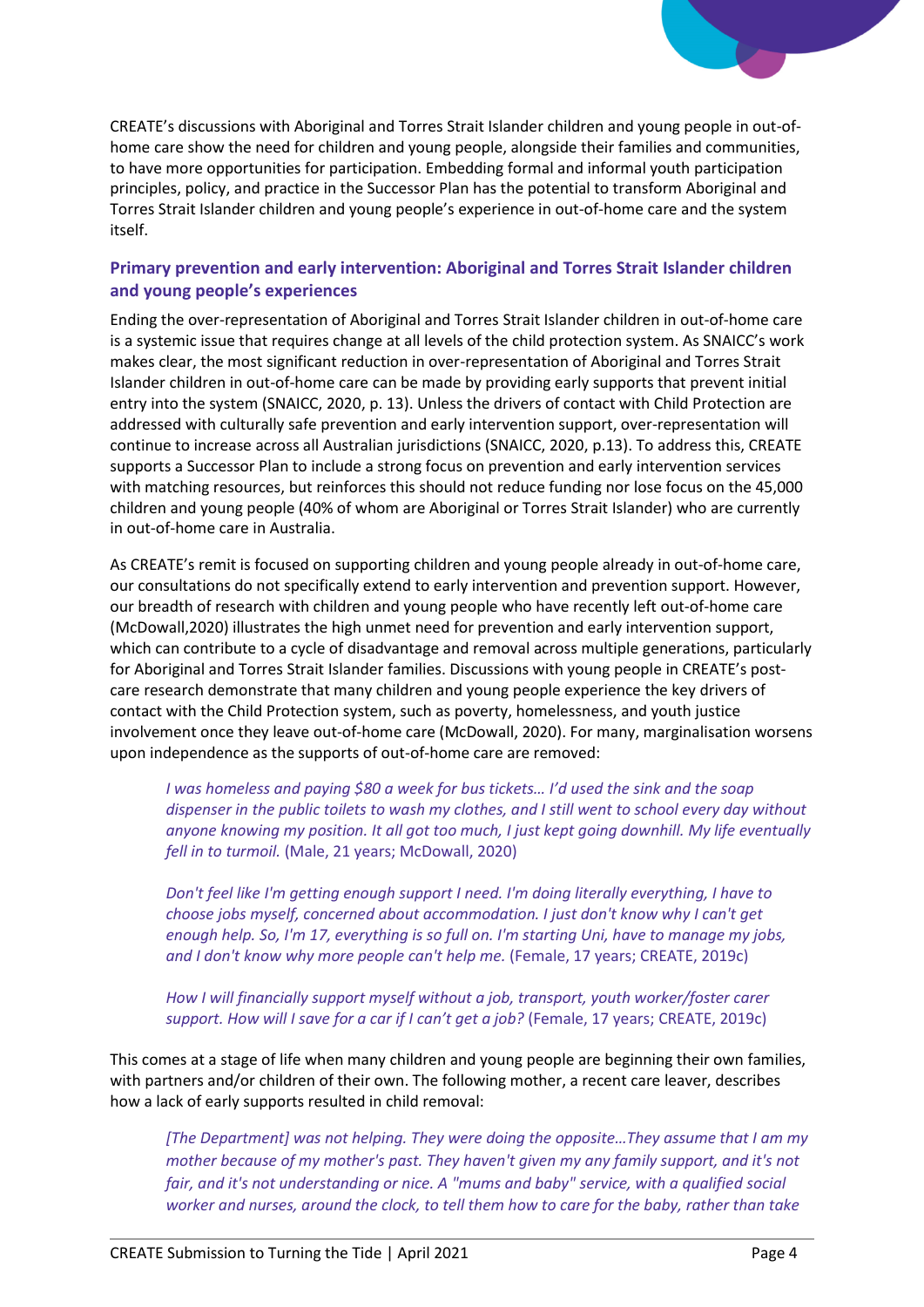

Early supports are particularly important for Aboriginal and Torres Strait Islander children and young people with an out-of-home care experience as they may be more likely to have children of their own in the first few years of independence (McDowall, 2020). Among participants in CREATE's 2020 postcare consultation, 23% of the 72 Aboriginal and Torres Strait Islander young people were parents compared with 12% of their non-Aboriginal peers, numbers that are broadly consistent with national statistics (AIHW, 2020). A number of parents expressed a fear of disconnection due to intergenerational removal, with 15% concerned about contacting their own children already in outof-home care (McDowall, 2020).

Intergenerational removal significantly contributes to the overrepresentation of Aboriginal and Torres Strait Islander children and young people in out-of-home care. Research by the then Family and Community Services NSW demonstrates that intergenerational child protection involvement particularly affects Aboriginal and Torres Strait Islander families (FACS, 2017). The study concluded that 55% of Aboriginal and Torres Strait Islander children and young people involved in Child Protection had an intergenerational link<sup>1</sup> compared with a quarter of non-Aboriginal children (FACS, 2017). This link was more pronounced among children who had been removed, with approximately 60% of Aboriginal and Torres Strait Islander children having a parent known to child protection compared with 43% of non-Aboriginal children.

Many Aboriginal children and young people leave out-of-home care experiencing high rates of entrenched disadvantage, a legacy of historical and modern colonial policies. This leaves children and young people experiencing the key drivers of family contact with the out-of-home care system, and at a higher risk of child protection contact for their own children (O'Donnell et al., 2019). Substantive focus on early intervention and prevention work is essential to end the cycle of disadvantage, child removal, and the over-representation of Aboriginal and Torres Strait Islander children in out-of-home care. While a particular focus on care leavers and intergenerational contact with out-of-home care is important, effective supports must be widely available to those with and without an out-of-home care experience. An effective Successor Plan should involve culturally safe, trauma-informed services that support families to remain together, avoiding the harm of punitive, statutory responses (Healing Foundation & Emerging Minds, 2020).

#### **Children and young people's voices on Aboriginal and Torres Strait Islander leadership and service delivery**

Prioritising Aboriginal and Torres Strait Islander service delivery in the Successor Plan is an important step to achieve structural change that will enable Aboriginal and Torres Strait Islander children and young people to access the culturally-safe services they need in order to thrive. In consultations with CREATE, Aboriginal and Torres Strait Islander children and young people consistently express the benefits of accessible, culturally safe services, with many children and young people voicing their preference for Aboriginal and Torres Strait Islander organisations and/or workers:

*Aboriginal people need Aboriginal staff. Kids would connect more to CSO's that are Indigenous. It's a spiritual connection.* (Young person; CREATE, 2018a)

*Have more Aboriginal and Torres Strait Islander run placements. The placements run by ATSI organisations understood the importance of keeping us connected as a family. We (siblings) could go over to each other's placements if we weren't living together*. Young person; CREATE, 2018a)

 $\overline{\phantom{a}}$ 

<sup>1</sup> At least one parent who had been reported to Child Protection or in out-of-home-care as a child.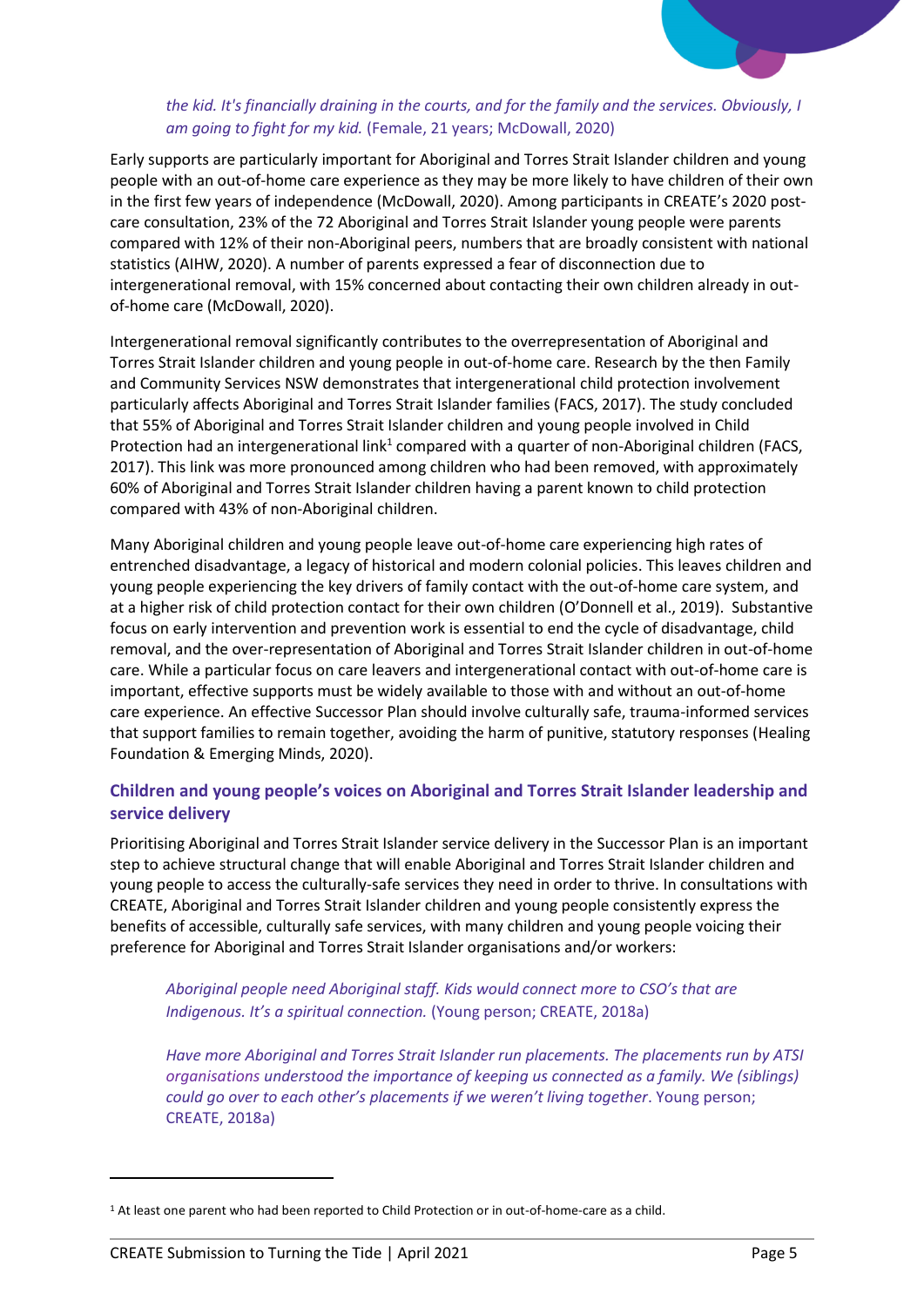

*I think there should be more Indigenous workers/carers in the care system as well as case workers.* (Female, 19 years; McDowall, 2020)

*[it would help to have] Face to face meeting including someone who is Aboriginal to help identify opportunities.* (Female, 18 years; CREATE, 2019a)

*(The Department) need to let us learn our parent's language and connect more to other family members to learn the traditions and spend more time with them.* (Young person; CREATE, 2018a)

In the current *National Framework, Supporting Outcome Five* aims to ensure Aboriginal and Torres Strait Islander children are safe and supported in their families and communities, with particular emphasis on access to culturally appropriate responses, including Aboriginal and Torres Strait Islander service delivery. Despite this, many children and young people are harmed by culturally unsafe experiences when interacting with statutory bodies and accessing mainstream services. The following experiences of racism and denial of community and culture demonstrate the importance of strengthening access to culturally safe, Aboriginal and Torres Strait Islander-led services in the Successor Plan:

*Child Safety say they're culturally appropriate but they're not when there's just an Aboriginal and Torres Strait Islander picture hanging up.* (Young person; CREATE, 2018b)

*There's lots of white people [in child services], they need more people of colour.* (Young person; CREATE, 2018b)

*Want to know what mob I'm from but my case worker won't help me find out.* (Female, 12 years; CREATE, 2018b)

*Australians always judgemental towards Aboriginal peoples. Comes across in our workers - in a way - sometimes.* (Male, 21 years; CREATE 2019b)

*It's important that the Department try to teach us where we're from and what tribe we are from. If we don't know, then that's pretty much the stolen generation all over again.* (Young person; CREATE, 2018a)

*They [Child Safety] need to facilitate family contact. It got to the point where I had to start taking myself to Palm Island because Child Safety wouldn't do anything and wouldn't listen to me when I asked to see family. It wasn't until I started absconding that they started to listen.* (Young person; CREATE, 2018a)

*Certain people not necessarily acknowledging the face that dark stuff [colonisation] has happened in the past. People say it's the past and we should just get over it, but it still happened.* (Female, 17 years; CREATE, 2019a)

*[workers] Not giving any advice on who I could go to or talk to, not actioning my requests to be involved with my culture.* (Female, 18 years; CREATE, 2019a)

Consultations with children and young people show that Aboriginal and Torres Strait Islander organisations are best placed to connect children and young people with their family, community, and culture. CREATE shares SNAICC's concern that, in its current form, the Aboriginal and Torres Strait Islander Child Placement Principle (ATSICPP) is a vastly inadequate mechanism for upholding Aboriginal and Torres Strait Islander children's rights to family, community, and culture (SNAICC 2013). A number of children and young people felt that having non-Aboriginal and Torres Strait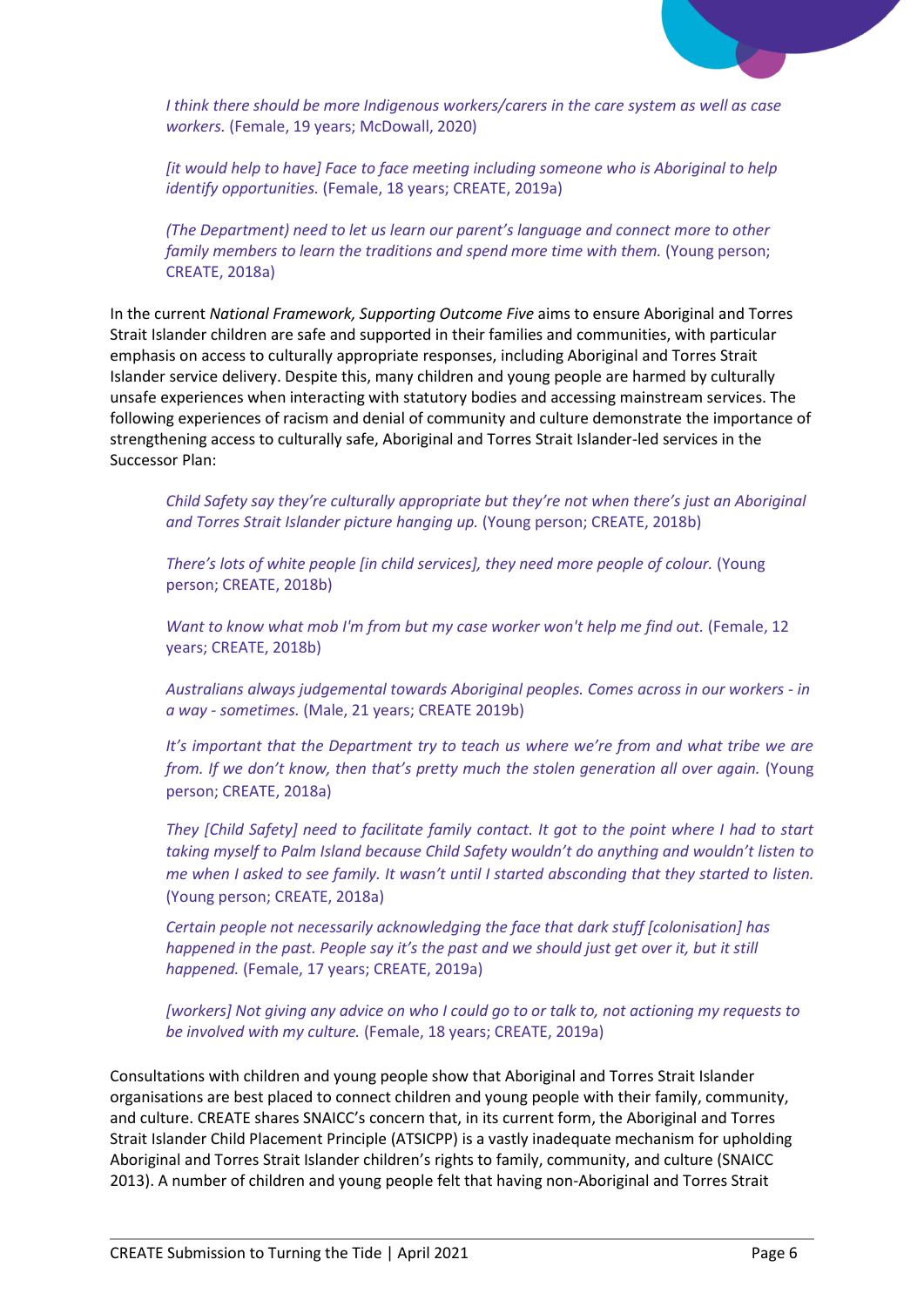

Islander workers or organisations or carers led to less or no contact with their birth family, community, and culture:

*Certain carers stopped me [connecting with culture] when in care. Now I'm post care I have lost the connection I had, so it's hard to get connected again.* (Female, 24 years; CREATE 2019b)

*Provide support with reaching out, listen when I ask to be connected and learn more, they*  [case workers] always said they would work on it but didn't actually do anything. (Female, 21 years; CREATE 2019b)

*(If I was happy with my connection to culture) I would be surrounded by people with the same ideas and thoughts and I would be learning about what it's actually like to be Aboriginal. I don't know anyone who could help.* (Female, 18 years; CREATE 2019b)

*I'm not sure if my caseworker and I have talked much about my culture. I don't think it has come up in conversation. If it has, I don't remember.* (Female, 17 years; CREATE 2019b)

*Not giving any advice on who I could go to or talk to, not actioning my requests to be involved with my culture.* (Female, 18 years; CREATE 2019b)

*Important for case worker to work with carer to connect me in a bit more. No contact with Mum or other family members.* (Female, 16 years; CREATE 2019b)

In contrast, many children and young people spoke positively about Aboriginal and Torres Strait Islander carers, particularly kinship carers, who assist in maintaining connection to culture and having a safe, positive placement:

*It's a great feeling knowing your family still love you. I felt like I still had a family. I think kinship care should be a priority. Family contact was much easier*. (Young person; CREATE, 2018a)

*I don't know what I'd do or where we'd all be if we didn't have each other (in reference to her biological siblings and extended family members). It was good to have kinship carers who kept us connected to family and who never discouraged us from keeping contact. When we did our road trip, it felt like it was our very own NAIDOC Week because we were learning about our heritage.* (Young person; CREATE, 2018b)

*After leaving Aunty [Aboriginal kinship carer] we lost all connection. We just lost it over the years. Was proud but it's not as connected as we used to be.* (Female, 17 years; CREATE, 2019a)

*Going to foster families made me appreciate kinship care even more. I loved that I was with my family and wasn't put with five other kids who weren't related to me. There's a sense of comfort in being with family.* (Young person; CREATE, 2018a)

*I would love an Indigenous carer.* (Young person; CREATE, 2018a)

Unfortunately, as Arney et al. (2015) pointed out, the limited number of suitable Indigenous carers is one of the barriers to appropriate implementation of the ATSICPP.

Despite the preference for Aboriginal and Torres Strait Islander-run services, many children and young people in out-of-home care are unable to access them. Of the Aboriginal and Torres Strait Islander participants in CREATE's post-care research (McDowall, 2020), 80% had not used any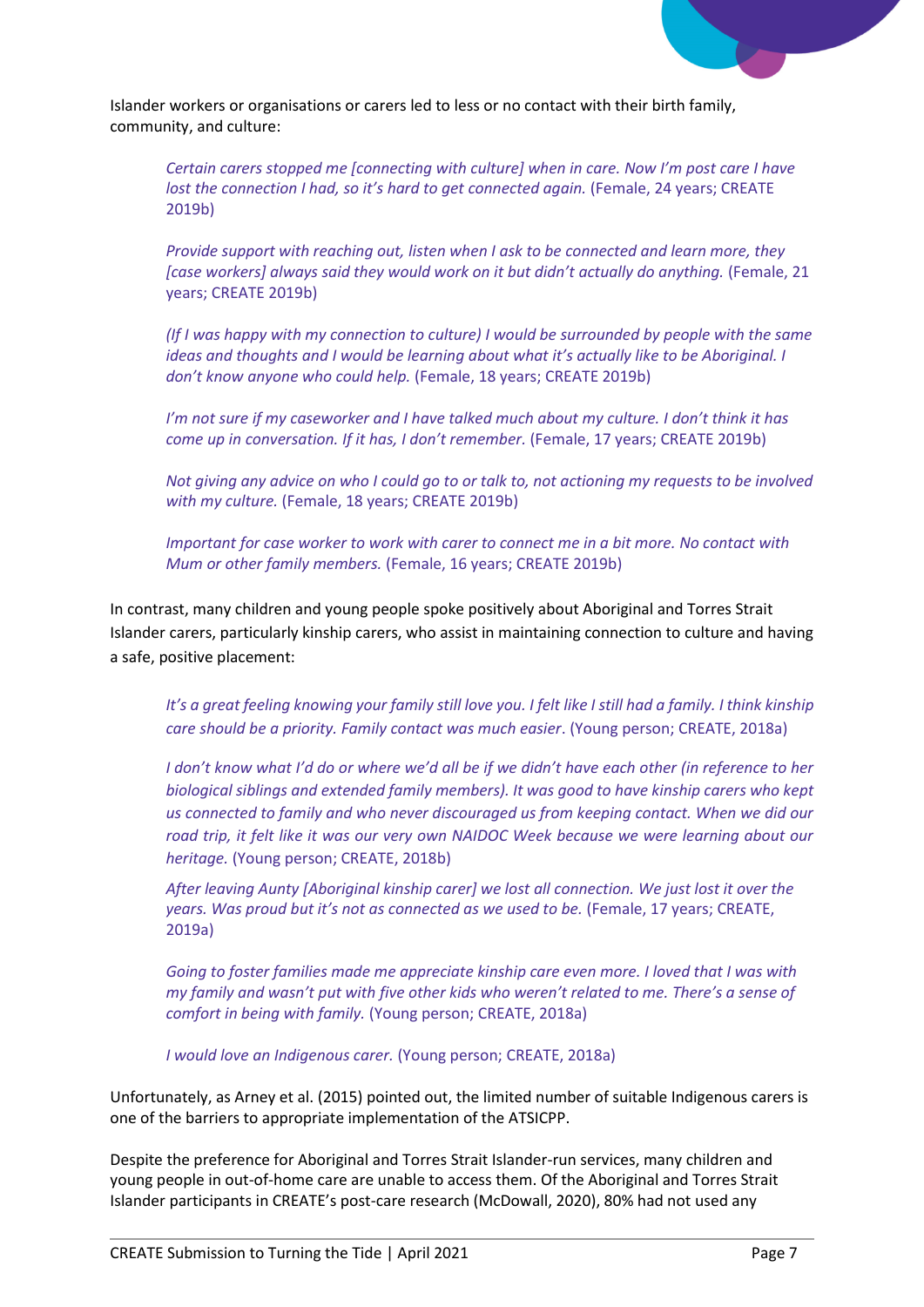

culturally aligned service during their time in out-of-home care. This finding is consistent with experiences of Aboriginal and Torres Strait Islander children and young people across CREATE's work:

*I never really been able to go somewhere and say I'm Aboriginal and teach me. (Female, 17* years; CREATE, 2019a)

*[It would help if case-workers] Connect you with Aboriginal services. I have been going to the [Aboriginal] health service in town since I became independent.* (Female, 16 years; CREATE, 2019a)

Using the Successor Plan to enable and resource increased Aboriginal and Torres Strait Islander service delivery will help children and young people access the types of supports, care and services they need while in out-of-home care. Increased Aboriginal and Torres Strait Islander leadership and services in the out-of-home care system must also be embedded, to ensure that the system can better meet the needs of Aboriginal and Torres Strait Islander children and young people, their families and communities.

## **Conclusion**

The Successor Plan presents a number of opportunities to reduce the over-representation of Aboriginal and Torres Strait islander children and young people in out-of-home care. Involving children and young people in decision-making by embedding youth participation is essential to meeting their needs on an individual level and to drive systemic change. Aboriginal and Torres Strait Islander children and young people share SNAICC's priorities for prevention and early intervention and encouraging Aboriginal and Torres Strait Islander leadership and service delivery. These priorities represent an essential shift in focus and resources to address the key drivers of over-representation, reducing removals and contact with Child Protection systems as well as improved services and wellbeing for Aboriginal and Torres Strait Islander children in out-of-home care. CREATE welcomes any future opportunities to work with SNAICC and other organisations to further the voice of Aboriginal and Torres Strait Islander children and young people in these reforms.

## **References**

- AIHW. (2020). *Australia's mothers and babies data visualisations*. Australian Institute of Health and Welfare. [https://www.aihw.gov.au/reports/mothers-babies/australias-mothers-babies-data](https://www.aihw.gov.au/reports/mothers-babies/australias-mothers-babies-data-visualisations/contents/demographics-of-mothers-and-babies/maternal-age)[visualisations/contents/demographics-of-mothers-and-babies/maternal-age](https://www.aihw.gov.au/reports/mothers-babies/australias-mothers-babies-data-visualisations/contents/demographics-of-mothers-and-babies/maternal-age)
- Arney, F., Iannos, M., Chong, A., McDougall, S., & Parkinson, S. (2015). Enhancing the implementation of the Aboriginal and Torres Strait Islander *Child Placement Principle. Child Family Community Australia Paper No. 34.* Australian Institute of Family Studies.
- Council of Australian Governments (COAG). (2009). *Protecting children is everyone's business: National Framework for protecting Australia's children 2009-2020.* [https://www.dss.gov.au/sites/default/files/documents/child\\_protection\\_framework.pdf](https://www.dss.gov.au/sites/default/files/documents/child_protection_framework.pdf)
- CREATE. (2018a). *First Nation voices summary of key findings: Hearing from Aboriginal and/or Torres Strait Islander young people across Queensland about their out-of-home care experiences.*  (Unpublished manuscript). CREATE Foundation.
- CREATE. (2018b). *National Week of Action - Ending the overrepresentation of Aboriginal and Torres Strait Islander children in out-of-home care.* (Unpublished manuscript). CREATE Foundation.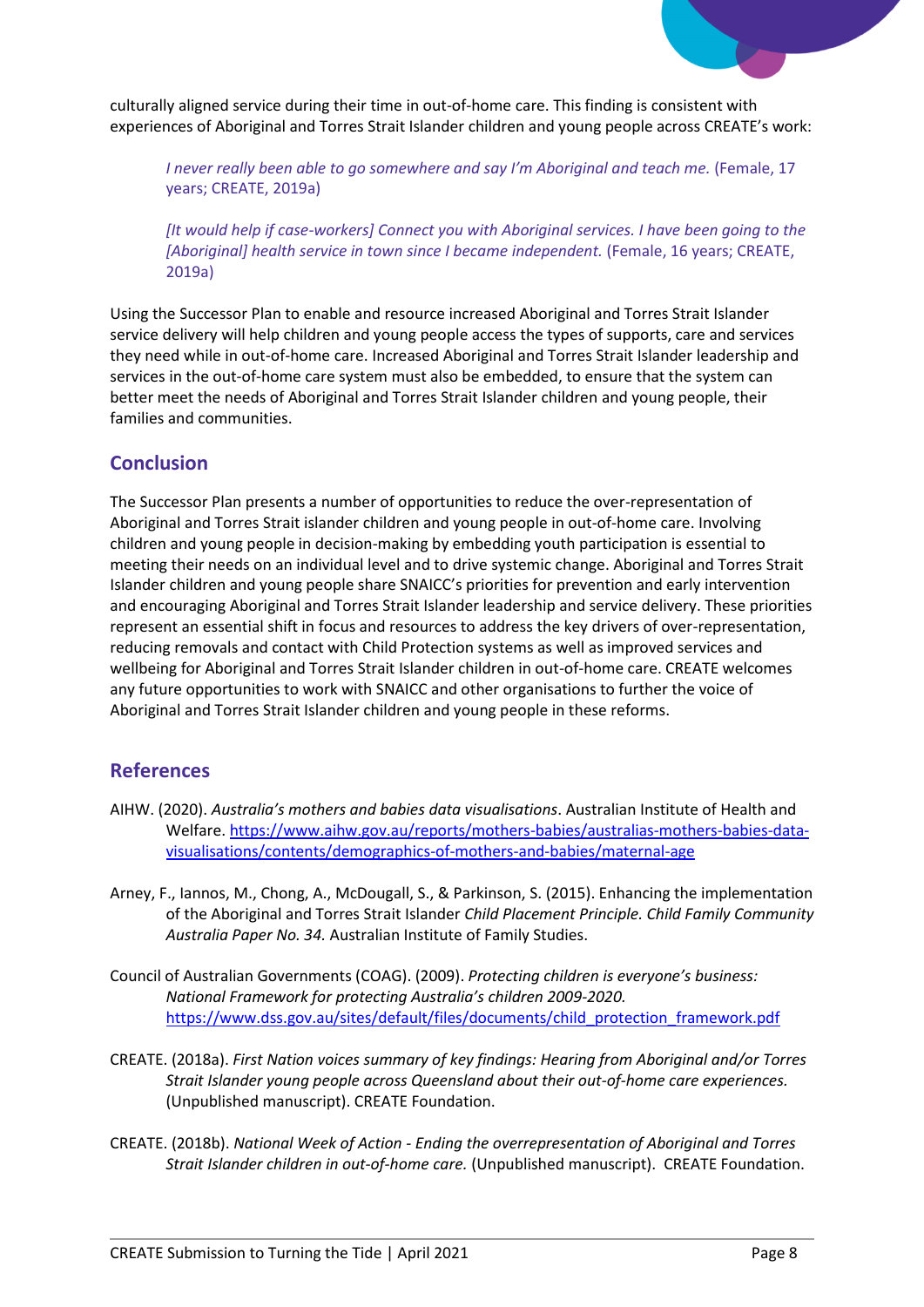

- CREATE. (2019a). *Cultural connectedness: Tasmanian Aboriginal and Torres Strait Islander young people living in out-of-home Care*. (Unpublished manuscript). CREATE Foundation.
- CREATE. (2019b) *Position Paper: Participation.* CREATE Foundation. https://create.org.au/wpcontent/uploads/2019/04/CREATE-Position-Paper-Participation.pdf
- CREATE. (2019c). *Submission to the Northern Territory Social Policy Scrutiny Committee: Care and Protection of Children Amendment Bill 2019.* (Unpublished manuscript). CREATE Foundation.
- Family and Community Services. (2017). *The prevalence of intergenerational links in child protection and out-of-home care in NSW*. NSW Government. https://www.facs.nsw.gov.au/ data/assets/pdf file/0016/421531/FACS\_SAR.pdf
- G-Force. (2015). *Children and young people's Participation Strategy.* Queensland Government. <https://create.org.au/wp-content/uploads/2015/02/2.7-CYP-Participation-Strategy.pdf>

Healing Foundation & Emerging Minds. (2020). *Improving the social and emotional wellbeing of Aboriginal and Torres Strait Islander children: Development of resources to support service providers working with Aboriginal and Torres Strait Islander infants, children and families*. Authors. https://healingfoundation.org.au//app/uploads/2020/07/Children\_Report\_Jun2020\_FINAL.p df

- McDowall, J. J. (2016). *Are we listening?* The need to facilitate participation in decision-making by children and young people in out-of-home care. *Developing Practice, 44* (April), 77–93.
- McDowall, J. J. (2018). *Out-of-home care in Australia: Children and young people's views after five years of National Standards.* CREATE Foundation
- McDowall, J. J. (2020). *Transitioning to adulthood from out-of-home care: Independence or interdependence?* (Available after May 2021). CREATE Foundation.
- O'Donnell, M. Taplin, S. Marriot, R. Lima, F., & Stanley, F. (2019). Infant removals: The need to address the over-representation of Aboriginal infants and community concerns of another 'stolen generation'. *Child Abuse and Neglect, 90,* 88–98. <https://doi.org/10.1016/j.chiabu.2019.01.017>
- Queensland Government. (2020). *Child Protection Act 1999* (QLD): *s5E and the Charter of Rights Schedule 1*.<https://www.legislation.qld.gov.au/view/pdf/inforce/2018-07-23/act-1999-010>
- SNAICC. (2013). *Aboriginal and Torres Strait Islander Child Placement Principle.* SNAICC. <https://www.snaicc.org.au/aboriginal-and-torres-strait-islander-child-placement-principle/>
- SNAICC. (2020). *Family Matters Report 2020.* SNAICC. [https://www.familymatters.org.au/wp](https://www.familymatters.org.au/wp-content/uploads/2020/11/FamilyMattersReport2020_LR.pdf)[content/uploads/2020/11/FamilyMattersReport2020\\_LR.pdf](https://www.familymatters.org.au/wp-content/uploads/2020/11/FamilyMattersReport2020_LR.pdf)
- UN Committee on the Rights of the Child (2009) *General comment No. 12: The right of the child to be heard.* CRC/C/GC/12, April 9 2021. <https://www2.ohchr.org/english/bodies/crc/docs/AdvanceVersions/CRC-C-GC-12.pdf>
- YACVic. (2013). *Why it makes sense to involve young people.* YERP. Youth Affairs Council Victoria. [https://yerp.yacvic.org.au/why-it-matters/involve-young-people/why-it-makes-sense-to](https://yerp.yacvic.org.au/why-it-matters/involve-young-people/why-it-makes-sense-to-involve-young-people)[involve-young-people](https://yerp.yacvic.org.au/why-it-matters/involve-young-people/why-it-makes-sense-to-involve-young-people)